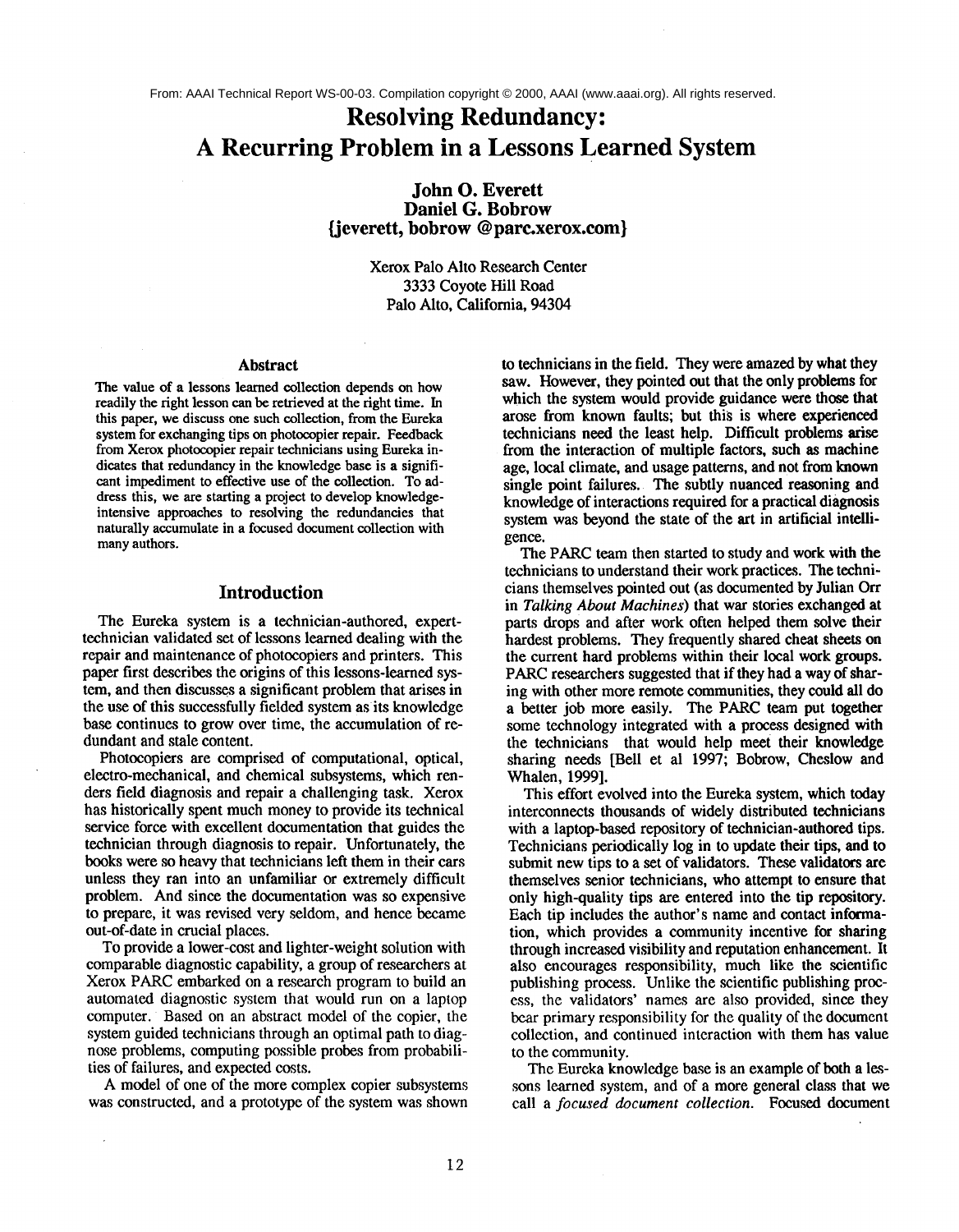collections deal with a specific domain (copier repair problems). They are used for specific tasks, and grow relatively slowly. Eureka, for example, contains about 30,000 documents, and is growing by  $10-20\%$  a year. It is also a valuable corporate asset, since the use of Eureka is estimated to have saved Xerox roughly \$50 million since its inception. Technicians unanimously like the system, and *Knowledge Management World* magazine named Xerox Company of the Year for 1999 based on Eureka.

## The Nature of the Problem

As the Eureka document collection continues to grow, the validators who maintain the quality of the knowledge base have found it increasingly difficult to locate potentially redundant tips. This redundancy is problematic because a technician searching for a relevant tip can be overwhelmed by a large number of documents, or confused by similar but not completely consistent ones. Redundancies arise for several reasons. In some eases, several technicians encounter the same problem at about the same time and submit similar tips on how to address it. In other cases, early tips that hypothesize inaccurate diagnoses are corrected by later tips. Validators try to retrieve and take into account earlier tips about the same problem, to minimize redundancy in the database. But relevant tips may not be easily retrieved given the search tools available, and the validators are under time pressure, and may not always be able to check thoroughly

Finally, different authors emphasize different aspects of the problem. For example, some of the tips provide explanations of the issue, others focus on workarounds (what to do until field engineering comes up with a new part to replace one that is unexpectedly failing), and yet others provide only a terse description of the symptoms, how to confirm the problem, and what field engineering specifies as the official fix. We have found many different relationships among similar tips; including contradictions, elaborations, alternative hypotheses, and hints on how to work within the Xerox corporate environment.

Figure 1 shows three similar (expurgated) tips for a midvolume photocopier. The first of the three tips postulates a problem in a particular subsystem that is expensive to manufacture and time-consuming to replace. Naturally, field engineering was keen to pinpoint the root cause of problems with this subsystem, so the tip encourages technicians to return defective ones for examination. In the middle tip, however, there is a note toward the end, to the effect that this subsystem is not the problem. Apparently, moving the wiring harness in order to remove the subsystem caused an intermittent connection to work again for a time, leading technicians to believe the subsystem was at fault, and in fact, 95% of those returned were fine. The final tip tersely summarizes the situation, as "bimetallic corrosion" (i.e., tin pins going into gold plugs), without any reference to the prior tips.

Clearly, having all three tips in the knowledge base is problematic, especially if a technician were only to look at the first one. Although the first tip should probably be deleted, the second tip contains useful elaborations on the situation that may be of use to new technicians.

There is substantial evidence that this problem is pervasive. There are an increasing number of active users of the data base, they uniformly like the system, but requests for tools to manage the redundancy have increased as well. These requests have also been pressed upon us from many different validators, and over the past eighteen months have taken on a tone of increased urgency. Our own analyses support the field's contention of significant redundancies in the corpus. A manual analysis of 650 tips turned up 15 pairs (or triples in a couple of eases) of conceptually similar tips; Because technicians tend to use coarse search terms (e.g., "fuser"), search results tend to be large and contain any similar tips that exist in the database

To maintain the value of the Eureka system as it continues to scale up, it would be useful to automate (at least partially) the identification and resolution of such redundancies. Whereas people excel at making fine distinctions among small numbers of natural language documents, computers excel at processing larger numbers of document There is a clear need to develop tools that play to both of these strengths, by automating the identification of similar tips, but leaving the resolution of redundancy up to the maintainers of the system.

There are two obvious approaches to handle this problem, neither of which works in practice. The first is to ask the technicians to characterize the tip during entry, by selecting keyword terms etc, or even having editors "clean up" their work. This would make the tips indistinguishable from other corporate documentation. Of all the information sources available to the technicians, only Eureka is completely under their control. A general refusal to select terms from pull-down lists of metadata intended to more accurately characterize and index the tips arises from the same sentiment.

The second approach is to use standard information retrieval methods, such as word overlap, perhaps extended by latent semantic analysis. We have tried this, and it is of limited value for this corpus, which has characteristics that render it generally impervious to statistical analyses.

The average tip is terse (a little over a hundred words) and liberally sprinkled with jargon, misspellings, and creative departures from generally accepted punctuation and grammar. Similar tips may overlap by as few as fourteen words. Although tips are structured in Problem, Cause, and Solution sections, authors vary in their use of this convention.

#### Our Approach

The Eureka system is similar in some respects to a casebased reasoning system, but there are significant differences. Although tips may be construed as cases, they are authored by technicians, not knowledge engineers, and they adhere to no common format or metadata convention. The associated search engine, SearchLite, is a full-text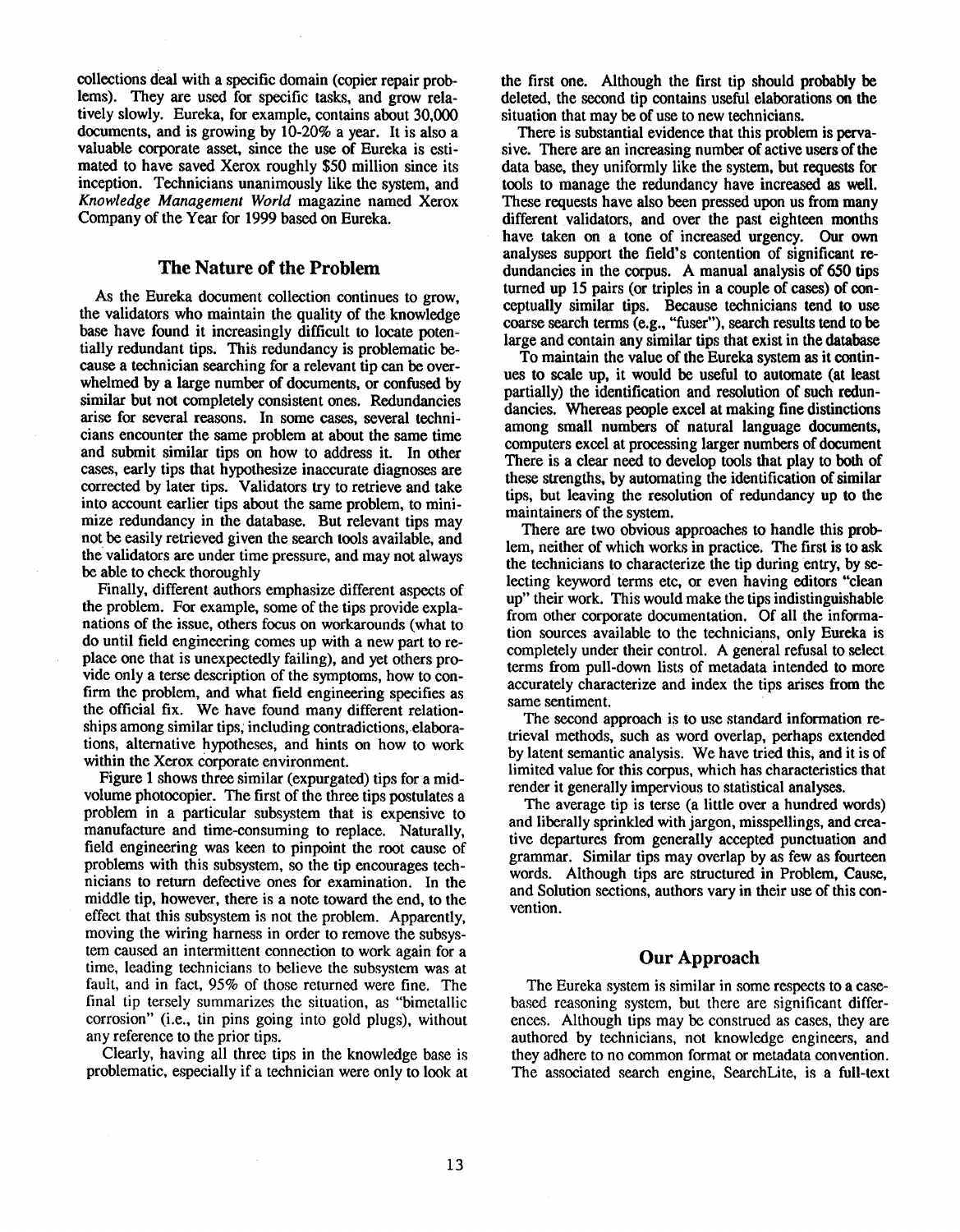## **Tip 36321**

Problem: Subsystem failing intermittently with error code E-12

Cause: Unknown

Solution: If the subsystem responds to the following procedure, replace it and send l~ the defective one to field<br>engineering.

# **Tip 41023**

L

M

Problem: Error code E-12

**Cause:** ...The tin plating on the wire harness pins oxidizes and creates a poor connection.

2Z\_\_\_\_J Solution: ..."slide" the connectors on and off. This [I will scrape the pins and provide a better contact. Long Term: Harnesses with gold [! plated pins will be available... The subsystem is usually NOT **Tip 46248 l**

Problem: Intermittent faults in subsystem

Cause: Bi-metallic corrosion

Solution: A new kit containing harness with gold plated pins to replace old harness is now in parts supply.

# **Figure 1: Evolution of Knowledge in Eureka**

keyword-based system tuned to the particularities of the domain. For example, it recognizes fault codes and part numbers as such, which improves the accuracy of its tokenizer, but it does not rely on explicitly encoded domain knowledge.

Several attempts to have technicians structure their entries (e.g., by tagging them with metadata from pull-down menus) ended in failure. To the technicians, pressed for time and often writing tips after hours, the advantages of natural language text in terms of rapid entry and ease of use were so great that they systematically refused to use other interfaces.

We believe that unstructured but focused document collections such as Eureka present a large class of interesting and relevant problems that will yield to knowledgeintensive methods. Finding the resources for skilled knowledge engineers to maintain such collections is often difficult in organizations under budgetary pressures, so automating aspects of this maintenance may prove quite valuable.

In contrast to much of the on-going research in casebased reasoning, the field most closely allied to this work, our research is deliberately challenging the conventional wisdom that it is not possible to extract useful representations of the underlying contents from unstructured text via natural language processing (NLP). Limited task-focused dialog understanding systems have existed since the 70's [Bobrow et al 1977], and are now incorporated into commercial speech understanding systems for limited interfaces. However, difficulties encountered in providing a fuller understanding of a significant domain seemed insurmountable at the time. We believe, however, that enough progress has been made in the underlying theory and technologies to warrant another principled attack on this understanding problem.

We intend to apply deep parsing and knowledge representation techniques to the problem of maintaining the quality of the Eureka knowledge base for three reasons. First, we believe that recent technological advances have brought us to the verge of making such techniques commercially feasible, especially when applied to document collections focused on a particular domain, such as photocopier repair. Recent implementations of Lexieal Functional Grammar theory [Kaplan and Bresnan 1982] have demonstrated cubic performance in parsing a wide and increasing range of sentences, with small enough constants that an average fifty word sentence can be parsed in a seeond or less.

Second, the brevity of the tips and the high degree of common knowledge assumed reduces the effectiveness of statistical approaches, while making it more likely that the contents can be represented in terms from a limited domain. We expect that techniques for indexing, retrieval, and representation developed by researchers in analogical reasoning, statistical language processing, and ease-based reasoning to be complementary. Our hope is that we can achieve higher accuracy with deep representations than would be possible with current state of the art techniques.

Third, we believe that a knowledge-intensive approach will provide the basis for automating other documentcollection tasks. We will be investigating the viability of creating composite documents from parts' of existing tips, in a process we call *knowledge fusion.*

## Related Work

There is an extensive literature on case-based reasoning systems, some of which touches directly on the issues of redundancy and knowledge base management that we are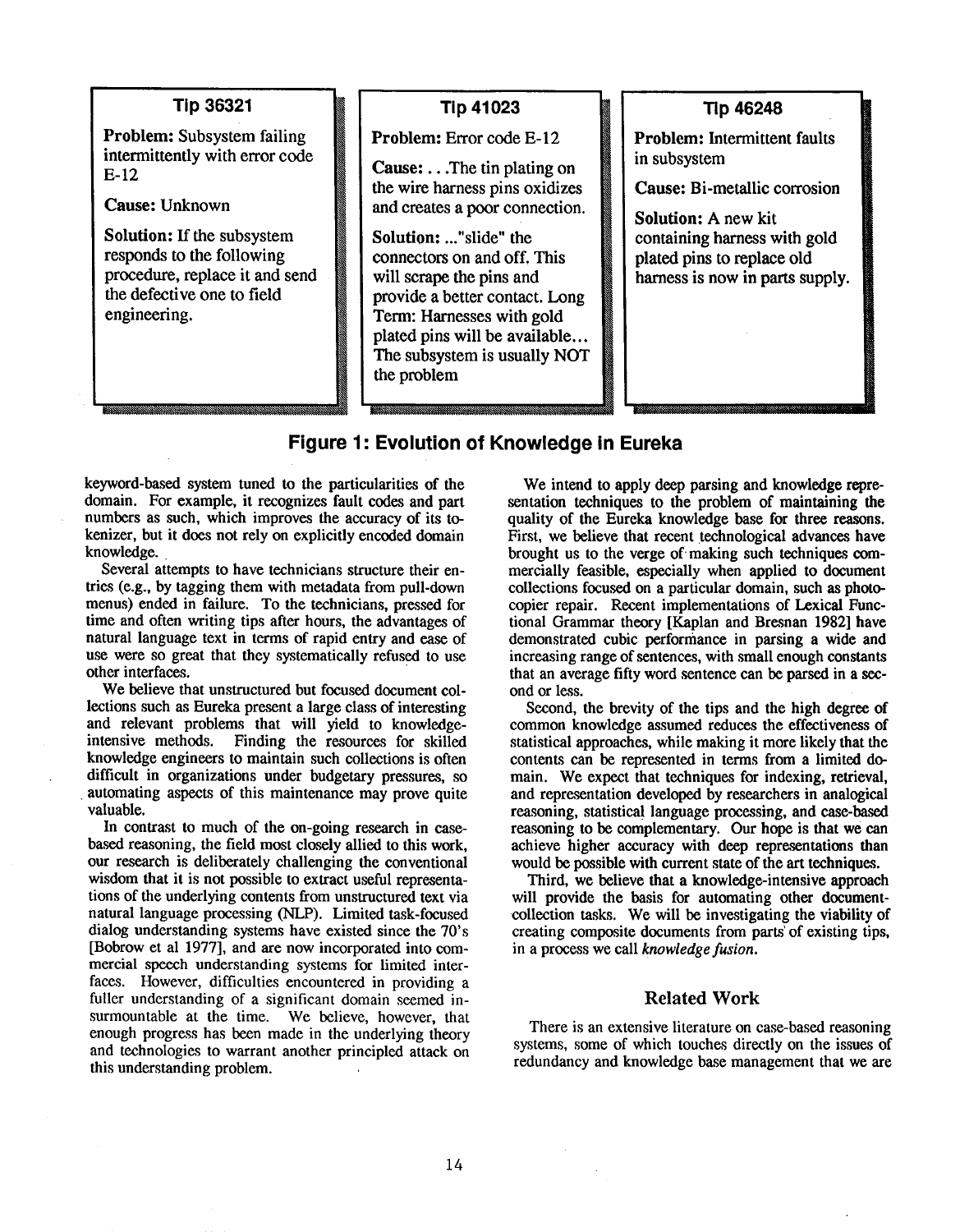addressing. Time and space preclude a thorough review of this literature here, so we can only highlight relevant research here. The primary difference between CBR work and our research is that CBR systems generally presume the existence of an infrastructure for encoding cases, whereas we are starting with a large unstructured corpus.

Racine and Yang [1997] address the issue of maintaining a largely unstructured corpus of cases via basic information retrieval methods, such as fuzzy string matching. Although we have found some instances of what could only be multiple edited versions of the same text, for the most part we are looking for conceptual similarities that tend to manifest in texts that have surprisingly little overlap in words used.

Mario Lenz has done some relevant work in textual CBR, in particular defining a layered architecture that ineludes keyword, phrase (e.g., noun phrase), thesaurus, glossary, feature value, domain structure, and information extraction layers [Lenz 1998]. He and others have implemented several systems based on this architecture, including FAIIQ [Lenz and Burkhard 1997] and Experience-Book [Kunze and Hiibner, 1998], and a system for Siemens called SIMATIC Knowledge Manager [www.ad.siemens.de]. An ablation study [Lenz 1998] shows little degradation in performance if the information extraction layer is not used, but significant degradation if domain structure is not utilized, and a major loss in recall and precision if domain-specific phrases aren't used.

¯ FAQFinder [Burke et al., 1997] attempts to match a query to a particular FAQ (set of frequently asked questions about a topic) and extract from that FAQ a useful response. In contrast to other research here, this system does no a priori structuring of the FAQ corpora, and in this regard is similar to our research. FAQFinder uses a twostage retrieval mechanism, inwhich the first stage is a statistical similarity metric on the terms of the query and a shallow representation of lexical semantics utilizing WordNet [Miller, 1995]. This enables the system to match "ex-spouse" with "ex-husband," but it fails to capture causal relations, such as the relation between getting a divorce and having an ex-spouse. The authors point out that developing such a representation for the entirety of the USENET corpora would not be feasible. This supports our strategy of limiting our initial efforts to focused document collections, where we have a reasonable chance of developing sufficient representations for our task. An ablation study shows that the semantic and statistical methods both contribute independently to recall, as their combination produces a higher recall (67%) than either used alone (55% and 58%, respectively).

SPIRE combines information retrieval (IR) methods with case-based reasoning to help users formulate more effective queries [Daniels and Rissland, 1997]. SPIRE starts by retrieving a small set of cases similar to the user's inquiry, then feeds this to an IR search engine, which extracts terms from these cases to form a query, which is run against the target corpus to produce a ranked retrieval set. SPIRE then locates relevant passages within this set by

generating queries from actual text excerpts (marked as relevant by a domain expert during preparation of the knowledge base). The user may add relevant excerpts to the ease-base from the retrieval set, thus continuing the knowledge acquisition process during actual use.

Information extraction [Riloff and Lehnert, 1994] is another area of relevant research that may be considered as a mid-point between word-based approaches and deep natural language parsing. By limiting the goal of the system to extracting specific types of information, the natural language processing problem is considerably simplified. Desired information is encoded in a frame that specifies roles, enabling conditions, and constraints.

Leake and Wilson [1998] have proposed a framework for ongoing case-base maintenance, which they define as "policies for revising the organization or contents...of the ease-base in order to facilitate future reasoning for a particular set of performance objectives." The dimensions of this framework include data collection on ease usage (none, snap-shot, or trend), timing of maintenance activities (periodic, conditional, or ad hoe), and scope of changes to be made (broad or narrow).

This line of research is important to our project for two reasons; first there is an extensive body of literature on CBR maintenance techniques which should be directly applicable to our research when we have reached the point of automatically generating reasonable conceptual representations. For example, Smyth and Keane [1995] have investigated methods for determining which cases to delete without impacting performance, many researchers [e.g., Domingos 1995, Aha, Kibler & Albert 1991] have presented methods for automatically generalizing cases, and [Aha and Breslow, 1997] present a method for revising case indices.

Second, we need to develop a maintenance policy that respects the current work practices and resource constraints Of the Eureka validators. Leake and Wilson stress the importance of setting a maintenance policy with respect to a set of performance objectives, which is a key consideration for our project. Watson [1997] provides guidelines for human maintenance of CBR systems.

# **Project Status**

This project is just getting started. We have to date hand-coded knowledge representations for one pair of similar tips, to serve as a benchmark for system development. We hope by year-end to show this working all the way through for a small number of tips from this domain. While it remains to be seen whether or not our approach will produce systems with demonstrably better performance, we believe that a careful reexamination of the convcntional wisdom in this area is in order, and has the potential to produce an exciting new direction in symbolic AI research.

 $\sim 10^7$